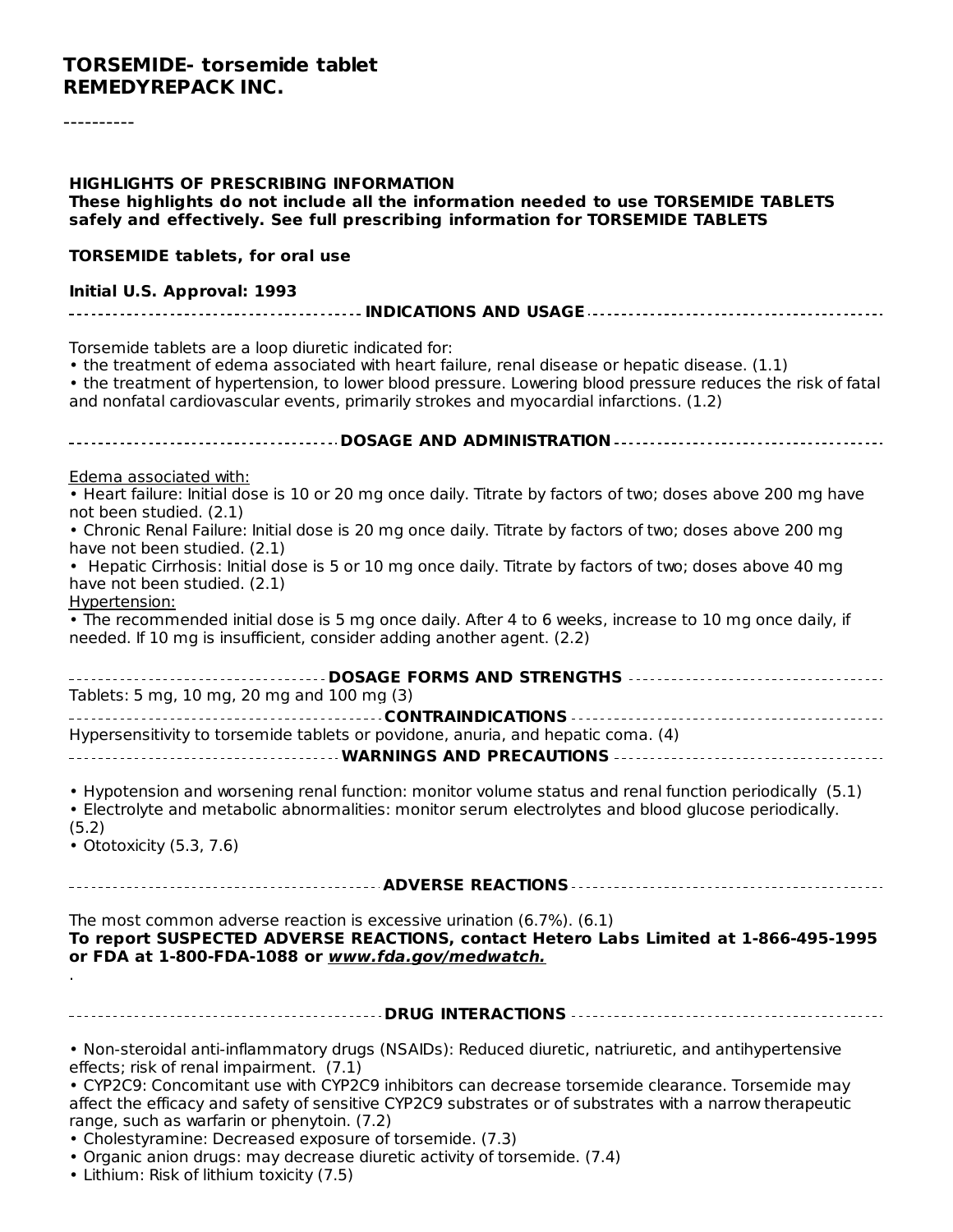- Lithium: Risk of lithium toxicity (7.5) • Renin-angiotensin inhibitors: Increased risk of hypotension and renal impairment. (7.7)
- Radiocontrast agents: Increased risk of renal toxicity. (7.8)
- Corticosteroids and ACTH: Increased risk of hypokalemia. (7.9)

#### **See 17 for PATIENT COUNSELING INFORMATION.**

**Revised: 5/2020**

#### **FULL PRESCRIBING INFORMATION: CONTENTS\* 1 INDICATIONS & USAGE**

- 1.1 Edema
- 1.2 Hypertension

#### **2 DOSAGE & ADMINISTRATION**

- 2.1 Treatment of Edema
- 2.2 Treatment of Hypertension

#### **3 DOSAGE FORMS & STRENGTHS**

**4 CONTRAINDICATIONS**

#### **5 WARNINGS AND PRECAUTIONS**

- 5.1 Hypotension and Worsening Renal Function
- 5.2 Electrolyte and Metabolic Abnormalities
- 5.3 Ototoxicity

### **6 ADVERSE REACTIONS**

- 6.1 Clinical Trials Experience
- 6.2 Postmarketing Experience

### **7 DRUG INTERACTIONS**

- 7.1 Nonsteroidal Anti-inflammatory Drugs
- 7.2 Cytochrome P450 2C9 Inhibitors and Inducers
- 7.3 Cholestyramine
- 7.4 Organic Anion Drugs
- 7.5 Lithium
- 7.6 Ototoxic Drugs
- 7.7 Renin-angiotensin Inhibitors
- 7.8 Radiocontrast Agents
- 7.9 Corticosteroids and ACTH

#### **8 USE IN SPECIFIC POPULATIONS**

- 8.1 Pregnancy
- 8.2 Lactation
- 8.4 Pediatric Use
- 8.5 Geriatric Use
- 8.6 Use in Renal Impairment
- 8.7 Use in Hepatic Impairment

#### **10 OVERDOSAGE**

#### **11 DESCRIPTION**

### **12 CLINICAL PHARMACOLOGY**

- 12.1 Mechanism of Action
- 12.2 Pharmacodynamics
- 12.3 Pharmacokinetics

#### **13 NONCLINICAL TOXICOLOGY**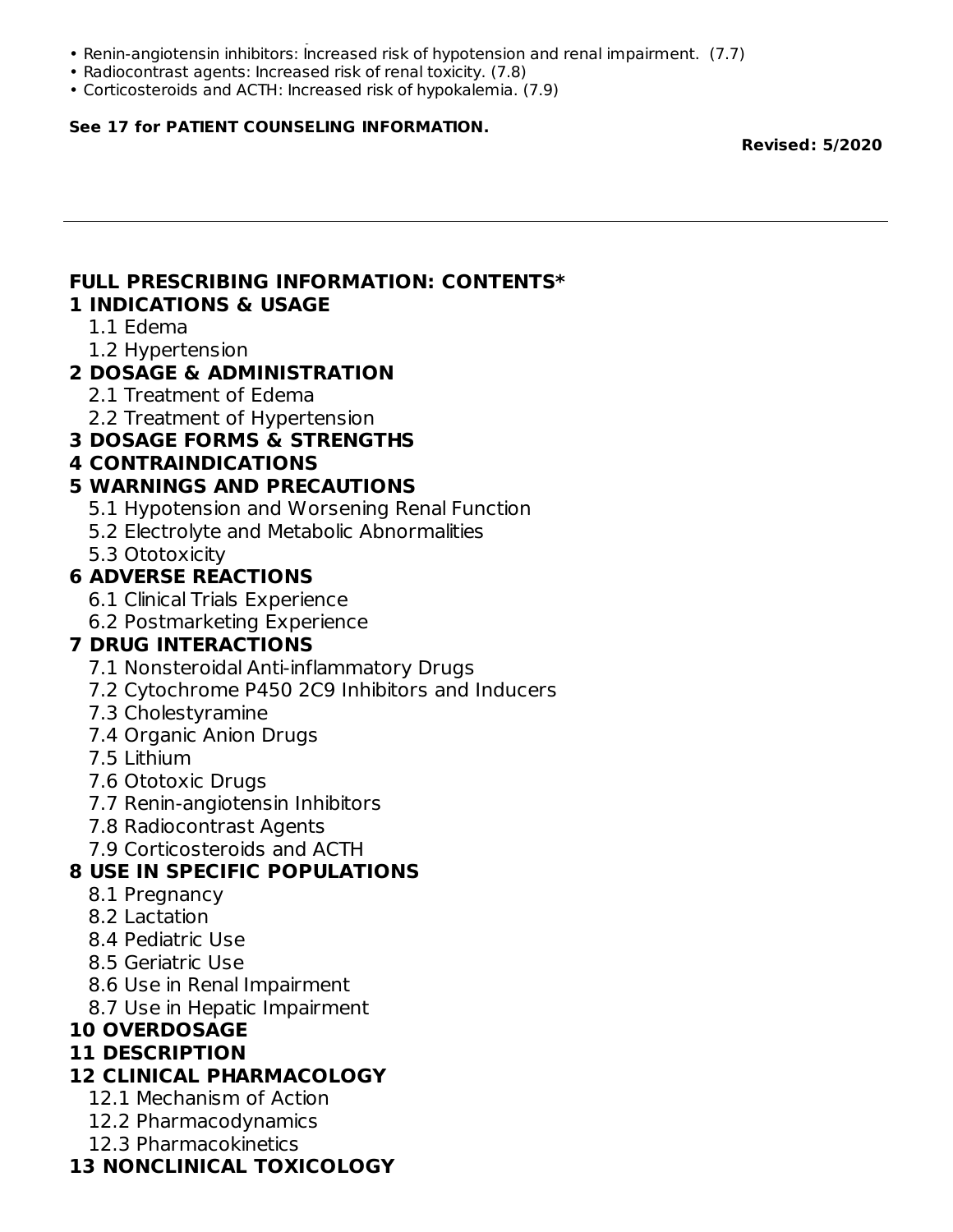#### 13.1 Carcinogenesis & Mutagenesis & Impairment Of Fertility **16 HOW SUPPLIED/STORAGE AND HANDLING 17 PATIENT COUNSELING INFORMATION**

\* Sections or subsections omitted from the full prescribing information are not listed.

#### **FULL PRESCRIBING INFORMATION**

### **1 INDICATIONS & USAGE**

#### **1.1 Edema**

Torsemide tablets are indicated for the treatment of edema associated with heart failure, renal disease or hepatic disease.

#### **1.2 Hypertension**

Torsemide tablets are indicated for the treatment of hypertension, to lower blood pressure. Lowering blood pressure reduces the risk of fatal and nonfatal cardiovascular events, primarily strokes and myocardial infarctions. These benefits have been seen in controlled trials of antihypertensive drugs from a wide variety of pharmacologic classes including the class to which this drug principally belongs. There are no controlled trials demonstrating risk reduction with torsemide.

Control of high blood pressure should be part of comprehensive cardiovascular risk management, including, as appropriate, lipid control, diabetes management, antithrombotic therapy, smoking cessation, exercise, and limited sodium intake. Many patients will require more than one drug to achieve blood pressure goals. For specific advice on goals and management, see published guidelines, such as those of the National High Blood Pressure Education Program's Joint National Committee on Prevention, Detection, Evaluation, and Treatment of High Blood Pressure (JNC). Numerous antihypertensive drugs, from a variety of pharmacologic classes and with different mechanisms of action, have been shown in randomized controlled trials to reduce cardiovascular morbidity and mortality, and it can be concluded that it is blood pressure reduction, and not some other pharmacologic property of the drugs, that is largely responsible for those benefits. The largest and most consistent cardiovascular outcome benefit has been a reduction in the risk of stroke, but reductions in myocardial infarction and cardiovascular mortality also have been seen regularly.

Elevated systolic or diastolic pressure causes increased cardiovascular risk, and the absolute risk increase per mmHg is greater at higher blood pressures, so that even modest reductions of severe hypertension can provide substantial benefit. Relative risk reduction from blood pressure reduction is similar across populations with varying absolute risk, so the absolute benefit is greater in patients who are at higher risk independent of their hypertension (for example, patients with diabetes or hyperlipidemia), and such patients would be expected to benefit from more aggressive treatment to a lower blood pressure goal.

The antihypertensive effects of torsemide tablets are on the average greater in black patients than in nonblack patients *[see Clinical Pharmacology (12.2)]*. Some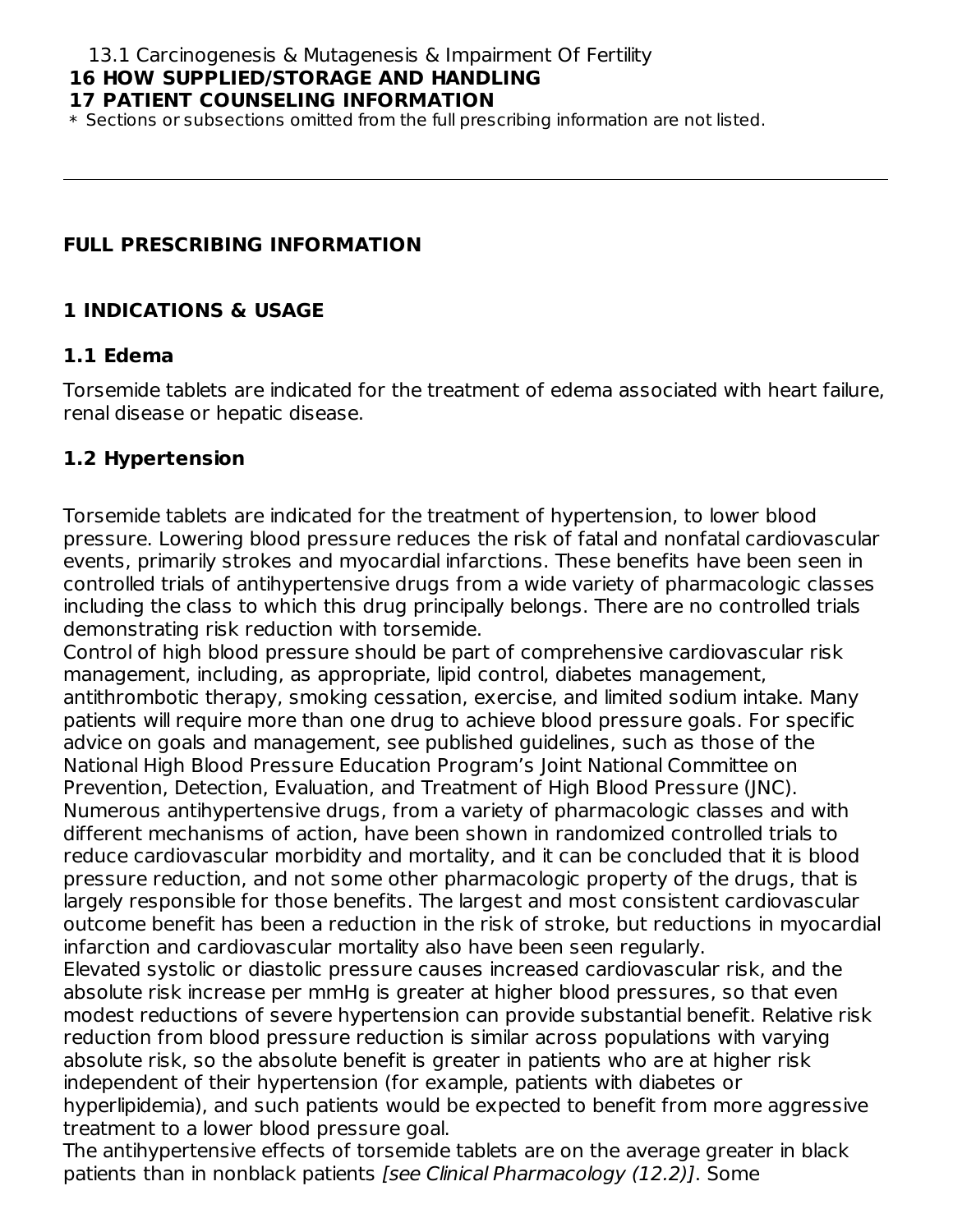antihypertensive drugs have smaller blood pressure effects (as monotherapy) in black patients, and many antihypertensive drugs have additional approved indications and effects (e.g., on angina, heart failure, or diabetic kidney disease). These considerations may guide selection of therapy.

Torsemide tablets can be used alone or in combination with other antihypertensive agents.

### **2 DOSAGE & ADMINISTRATION**

### **2.1 Treatment of Edema**

Edema associated with heart failure

The recommended initial dose is 10 mg or 20 mg oral torsemide tablets once daily. If the diuretic response is inadequate, titrate upward by approximately doubling until the desired diuretic response is obtained. Doses higher than 200 mg have not been adequately studied.

Edema associated with chronic renal failure

The recommended initial dose is 20 mg oral torsemide tablets once daily. If the diuretic response is inadequate, titrate upward by approximately doubling until the desired diuretic response is obtained. Doses higher than 200 mg have not been adequately studied.

#### Edema associated with hepatic cirrhosis

The recommended initial dose is 5 mg or 10 mg oral torsemide tablets once daily, administered together with an aldosterone antagonist or a potassium-sparing diuretic. If the diuretic response is inadequate, titrate upward by approximately doubling until the desired diuretic response is obtained. Doses higher than 40 mg have not been adequately studied in this population.

## **2.2 Treatment of Hypertension**

The recommended initial dose is 5 mg once daily. If the 5 mg dose does not provide adequate reduction in blood pressure within 4 to 6 weeks, increase to 10 mg once daily. If the response to 10 mg is insufficient, add another antihypertensive agent to the treatment regimen.

## **3 DOSAGE FORMS & STRENGTHS**

Torsemide tablets USP, 5 mg are available as white to off white, oval shaped, scored tablets, debossed with '56' on scored side and 'H' on the opposite side. Torsemide tablets USP, 10 mg are available as white to off white, oval shaped, scored tablets, debossed with '57' on scored side and 'H' on the opposite side. Torsemide tablets USP, 20 mg are available as white to off white, oval shaped, scored tablets, debossed with '59' on scored side and 'H' on the opposite side. Torsemide tablets USP, 100 mg are available as white to off white, oval shaped, scored tablets, debossed with '60' on scored side and 'H' on the opposite side.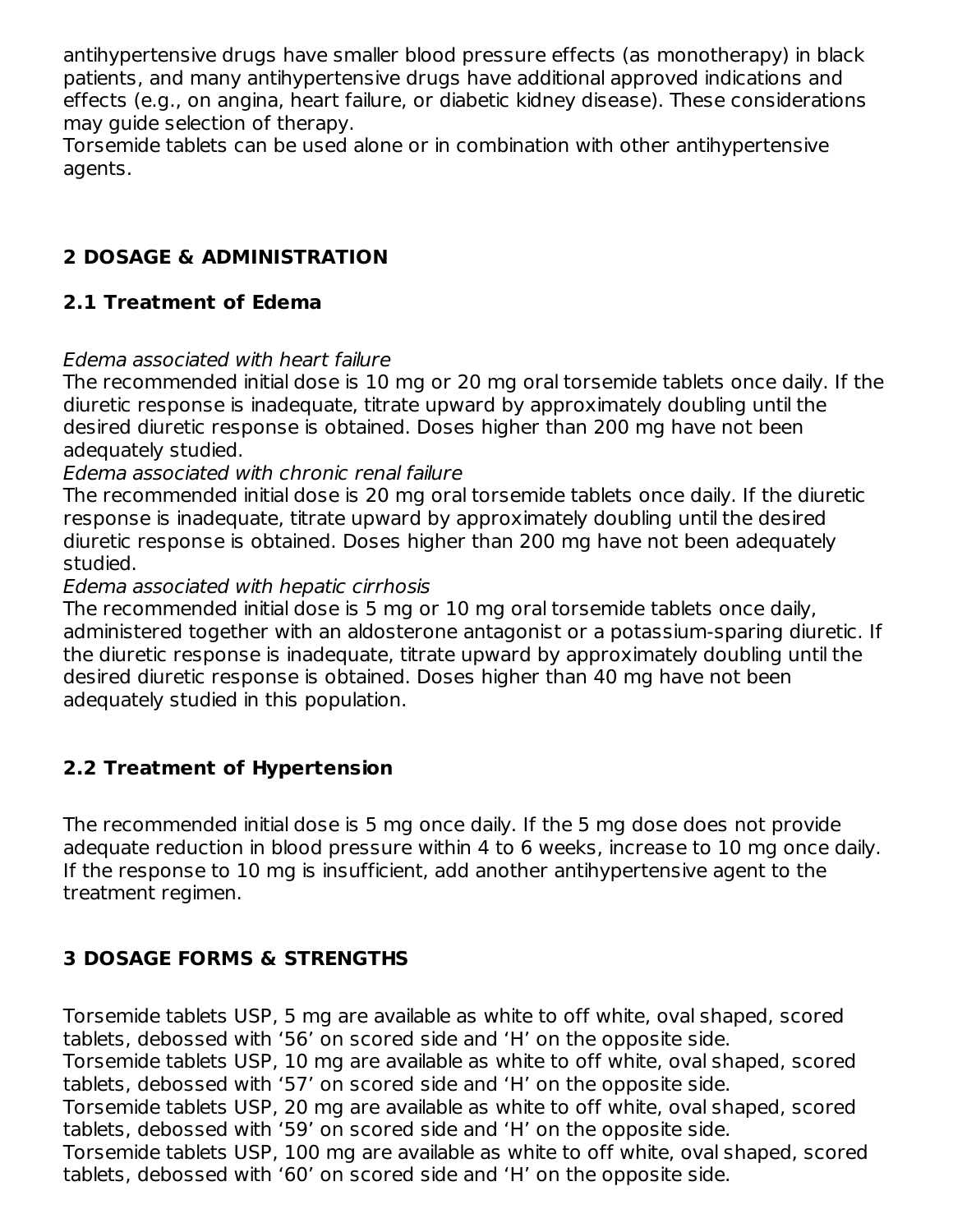### **4 CONTRAINDICATIONS**

Torsemide tablets are contraindicated in patients with known hypersensitivity to torsemide tablets or to povidone.

Torsemide tablets are contraindicated in patients who are anuric.

Torsemide tablets are contraindicated in patients with hepatic coma.

### **5 WARNINGS AND PRECAUTIONS**

### **5.1 Hypotension and Worsening Renal Function**

Excessive diuresis may cause potentially symptomatic dehydration, blood volume reduction and hypotension and worsening renal function, including acute renal failure particularly in salt-depleted patients or those taking renin-angiotensin aldosterone inhibitors. Worsening of renal function can also occur with concomitant use of nephrotoxic drugs (e.g., aminoglycosides, cisplatin, and NSAIDs). Monitor volume status and renal function periodically.

### **5.2 Electrolyte and Metabolic Abnormalities**

Torsemide can cause potentially symptomatic hypokalemia, hyponatremia, hypomagnesemia, hypocalcemia, and hypochloremic alkalosis. Treatment with torsemide can cause an increase in blood glucose levels and hyperglycemia. Asymptomatic hyperuricemia can occur and gout may rarely be precipitated. Monitor serum electrolytes and blood glucose periodically.

### **5.3 Ototoxicity**

Tinnitus and hearing loss (usually reversible) have been observed with loop diuretics, including torsemide. Higher than recommended doses, severe renal impairment, and hypoproteinemia, appear to increase the risk of ototoxicity.

### **6 ADVERSE REACTIONS**

The following risks are discussed in more detail in others sections:

- Hypotension and Worsening Renal Function [see Warnings and Precautions (5.1)]
- Electrolyte and Metabolic Abnormalities [see Warnings and Precautions (5.2)]
- Ototoxicity [see Warnings and Precautions (5.3)]

#### **6.1 Clinical Trials Experience**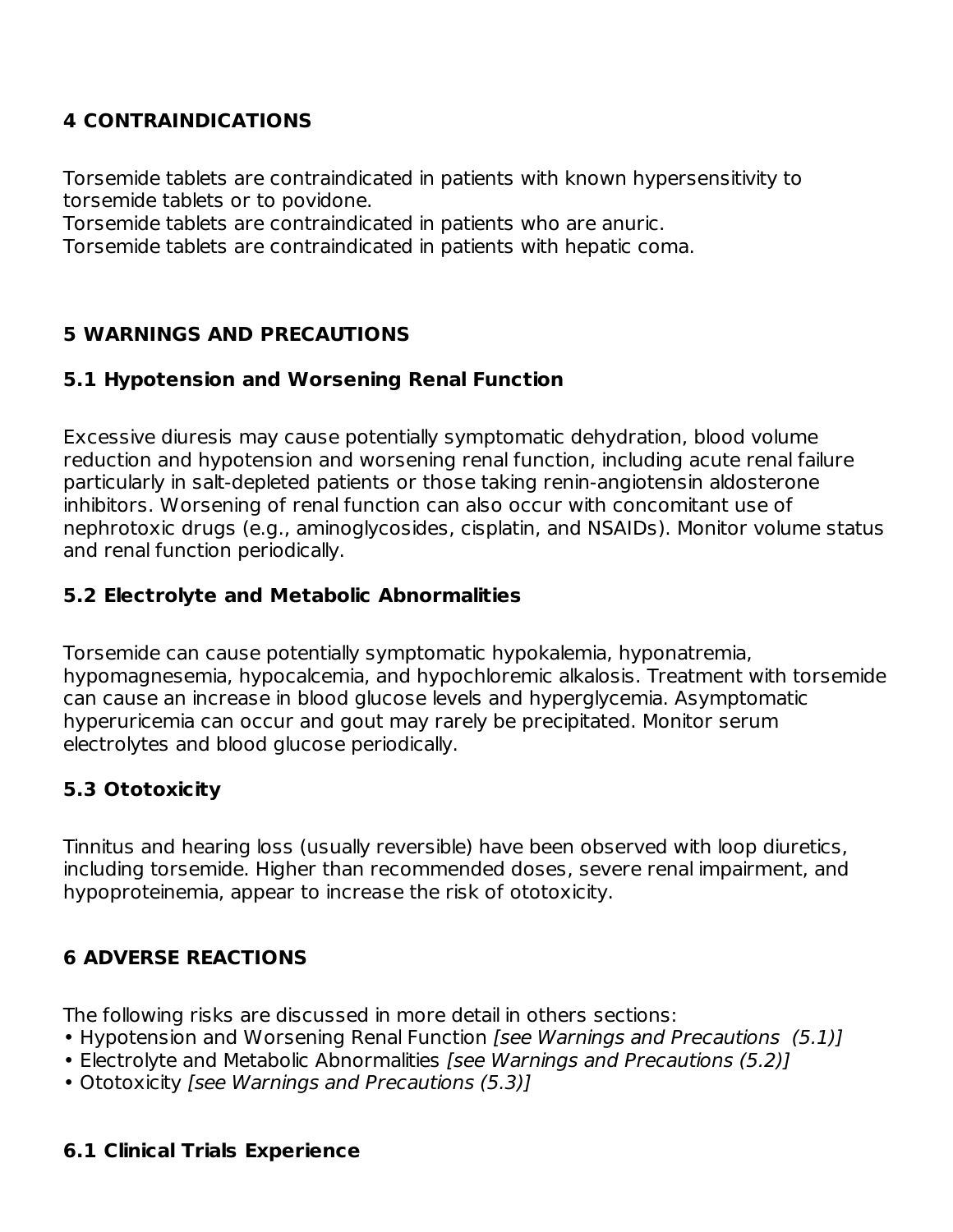Because clinical trials are conducted under widely varying conditions, adverse reaction rates observed in the clinical trials of a drug cannot be directly compared to rates in the clinical trials of another drug and may not reflect the rates observed in practice. In pre-approval studies, torsemide has been evaluated for safety in approximately 4000 subjects; over 800 of these subjects received torsemide for at least 6 months, and over 380 were treated for more than 1 year. Among these subjects were 564 who received torsemide during United States-based trials in which 274 other subjects received placebo.

Discontinuation of therapy due to adverse reactions occurred in 3.5% of United States patients treated with torsemide and in 4.4% of patients treated with placebo. In United States placebo-controlled trials excessive urination occurred in 6.7% of patients compared with 2.2% of patients receiving placebo. The daily doses of torsemide used in these trials ranged from 1.25 mg to 20 mg, with most patients receiving 5 mg to 10 mg; the duration of treatment ranged from 1 to 52 days, with a median of 41 days.

In the placebo-controlled hypertension studies excessive urination was dose related; 1% of patients receiving placebo, 4% of those treated with 5 mg of daily torsemide, and 15% of those treated with 10 mg. Excessive urination was generally not reported as an adverse event among patients who received torsemide for cardiac, renal, or hepatic failure.

There was no effect of age or sex on the incidence of adverse reactions.

Laboratory Parameters

### Potassium

In controlled studies in the United States, torsemide was administered to hypertensive patients at doses of 5 mg or 10 mg daily. After 6 weeks at these doses, the mean decrease in serum potassium was approximately 0.1 mEq/L. The percentage of patients who had a serum potassium level below 3.5 mEq/L at any time during the studies was 1.5% on torsemide and 3% on placebo. In patients followed for 1 year, there was no progressive change in mean serum potassium levels. In patients with congestive heart failure, hepatic cirrhosis, or renal disease treated with torsemide at doses higher than those studied in United States antihypertensive trials, hypokalemia was observed with greater frequency, in a dose-related manner.

### Blood Urea Nitrogen (BUN), Creatinine and Uric Acid

Torsemide produces small dose-related increases in each of these laboratory values. In hypertensive patients who received 10 mg of torsemide daily for 6 weeks, the mean increase in blood urea nitrogen was 1.8 mg/dL (0.6 mmol/L), the mean increase in serum creatinine was 0.05 mg/dL (4 mmol/L), and the mean increase in serum uric acid was 1.2 mg/dL (70 mmol/L). Little further change occurred with long-term treatment, and all changes reversed when treatment was discontinued. Glucose

Hypertensive patients who received 10 mg of daily torsemide experienced a mean increase in serum glucose concentration of 5.5 mg/dL (0.3 mmol/L) after 6 weeks of therapy, with a further increase of 1.8 mg/dL (0.1 mmol/L) during the subsequent year. In long-term studies in diabetics, mean fasting glucose values were not significantly changed from baseline.

#### Serum Lipids

Torsemide tablets, 20 mg caused small increases in total cholesterol and triglycerides in short term hypertension studies. The changes subsided with chronic therapy.

### **6.2 Postmarketing Experience**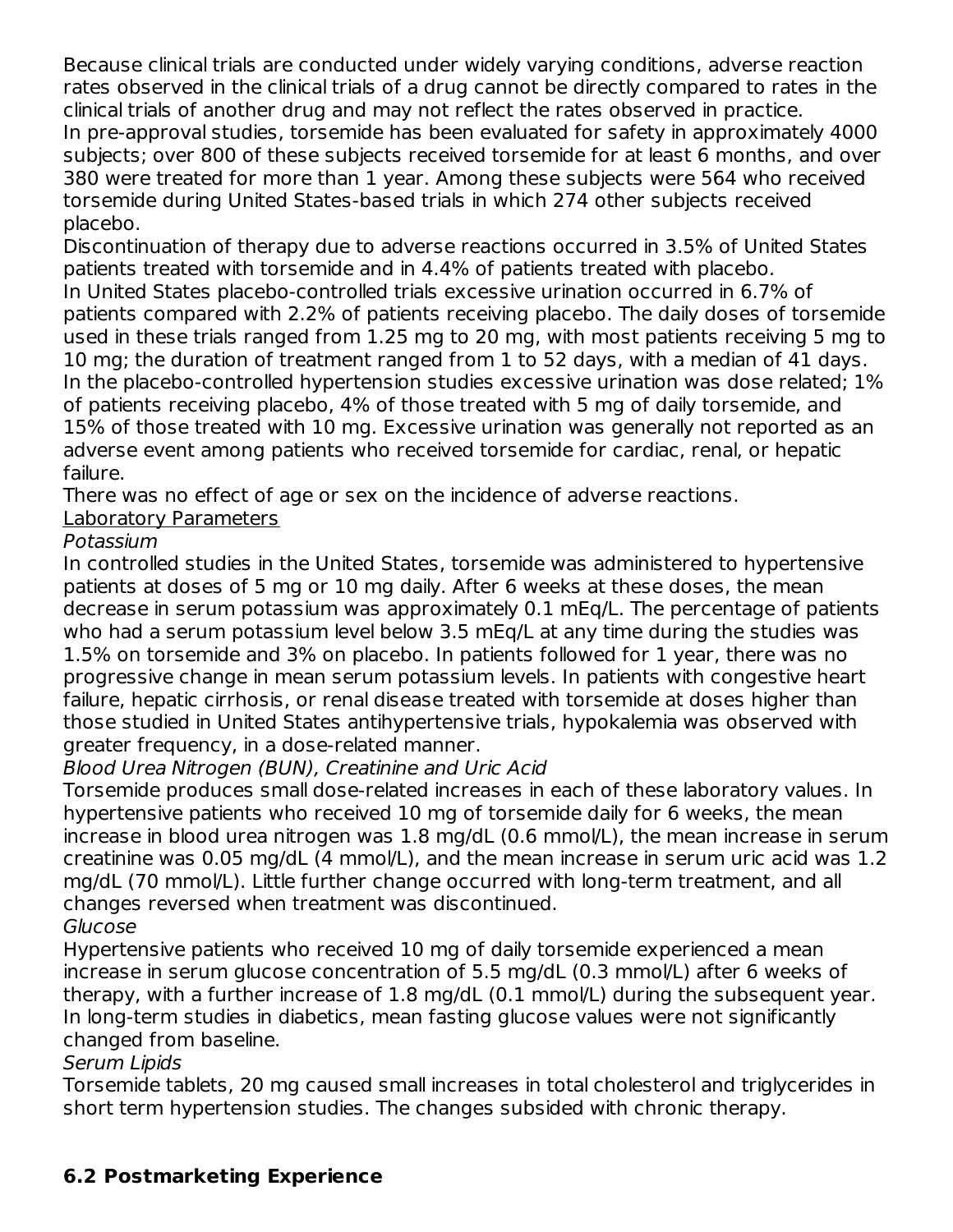The following adverse reactions have been identified during the post-approval use of torsemide. Because these reactions are reported voluntarily from a population of uncertain size, it is not always possible to estimate their frequency reliably or establish a causal relationship to drug exposure.

Gastrointestinal system: Pancreatitis, abdominal pain

Nervous System: Paresthesia, confusion, visual impairment, loss of appetite Hematologic: Leucopenia, thrombocytopenia, anemia

Hepatobiliary: Increase in liver transaminases, gamma-glutamyltransferase Metabolism: Thiamine (vitamin B1) deficiency

Skin/hypersensitivity: Stevens-Johnson syndrome, toxic epidermal necrolysis, photosensitivity reaction, pruritus

Urogenital: Acute urinary retention

## **7 DRUG INTERACTIONS**

### **7.1 Nonsteroidal Anti-inflammatory Drugs**

Because torsemide and salicylates compete for secretion by renal tubules, patients receiving high doses of salicylates may experience salicylate toxicity when torsemide is concomitantly administered.

Concomitant use of nonsteroidal anti-inflammatory drugs (NSAIDs) and torsemide has been associated with the development of acute renal failure. The antihypertensive and diuretic effects of torsemide can be reduced by NSAIDs.

Partial inhibition of the natriuretic effect of torsemide by concomitant administration of indomethacin has been demonstrated for torsemide under conditions of dietary sodium restriction (50 mEq/day) but not in the presence of normal sodium intake (150 mEq/day).

### **7.2 Cytochrome P450 2C9 Inhibitors and Inducers**

Torsemide is a substrate of CYP2C9. Concomitant use of CYP2C9 inhibitors (e.g., amiodarone, fluconazole, miconazole, oxandrolone) can decrease torsemide clearance and increase torsemide plasma concentrations. Concomitant use of CYP2C9 inducers (e.g., rifampin) increase torsemide clearance and decrease plasma torsemide concentrations. Monitor diuretic effect and blood pressure when used in combination with CYP2C9 inhibitor or inducer. Adjust torsemide dose if necessary. Because of its inhibition of CYP2C9 metabolism, torsemide may affect the efficacy and safety of sensitive CYP2C9 substrates, such as celecoxib, or of substrates with a narrow therapeutic range, such as warfarin or phenytoin. Monitor patients and adjust dosages if necessary.

### **7.3 Cholestyramine**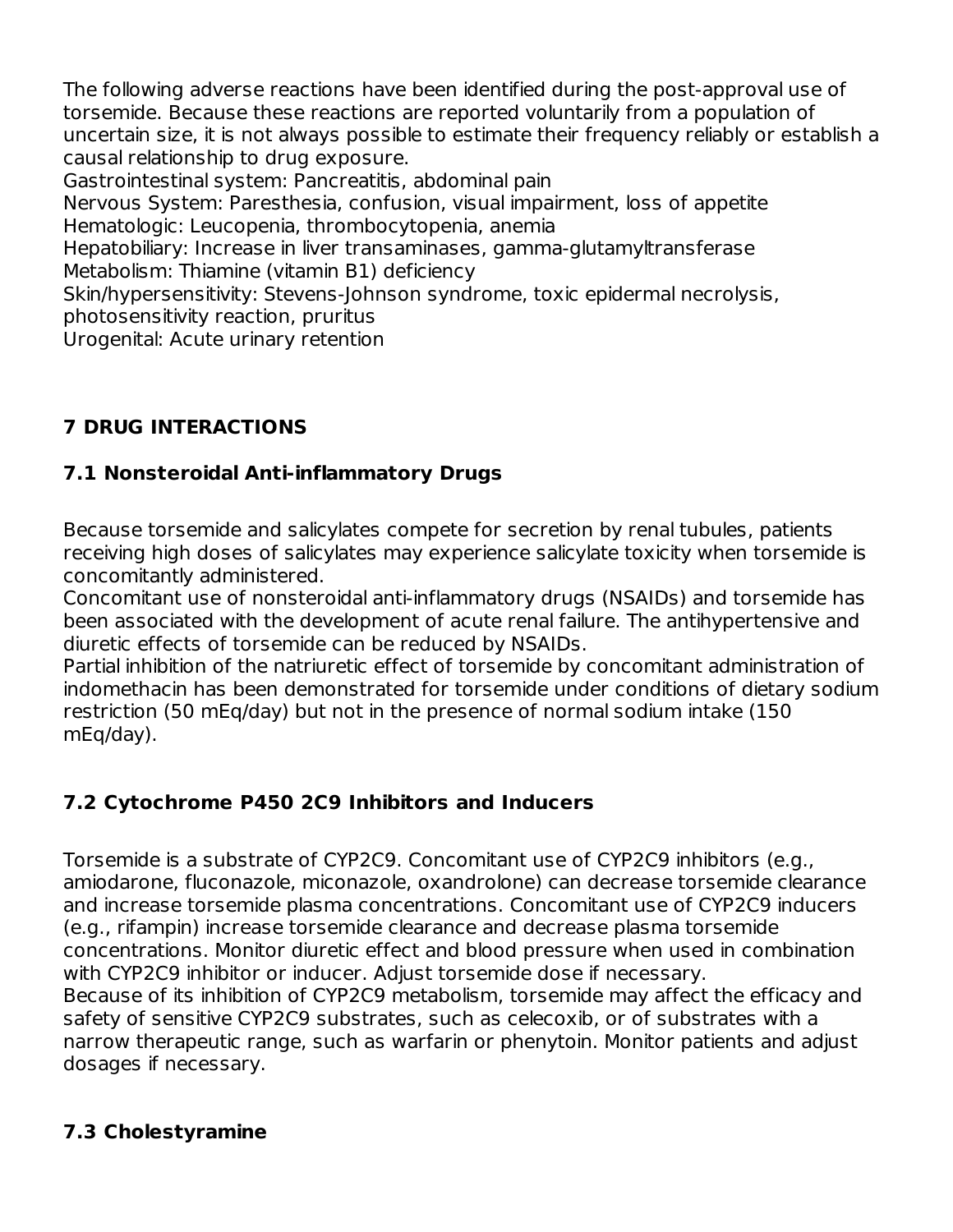Concomitant use of torsemide and cholestyramine has not been studied in humans but, in a study in animals, coadministration of cholestyramine decreased the absorption of orally administered torsemide. If torsemide and cholestyramine should be coadministered, administer torsemide at least one hour before or 4 to 6 h after cholestyramine administration.

### **7.4 Organic Anion Drugs**

Coadministration of organic anion drugs (e.g., probenecid) that undergo significant renal tubular secretion have the potential to reduce secretion of torsemide into the proximal tubule and thereby decreases the diuretic activity of torsemide. Monitor diuretic effect and blood pressure during coadministration.

### **7.5 Lithium**

Like other diuretics, torsemide reduces the renal clearance of lithium, inducing a high risk of lithium toxicity. Monitor lithium levels periodically when torsemide is coadministered.

### **7.6 Ototoxic Drugs**

Loop diuretics increase the ototoxic potential of other ototoxic drugs, including aminoglycoside antibiotics and ethacrynic acid. This effect has been reported with concomitant use of torsemide and gentamycin. Avoid concomitant use of torsemide and aminoglycoside antibiotics, if possible.

#### **7.7 Renin-angiotensin Inhibitors**

Coadministration of torsemide with ACE inhibitors or angiotensin receptor blockers can increase the risk of hypotension and renal impairment.

### **7.8 Radiocontrast Agents**

Torsemide can increase the risk of renal toxicity related to administration of radiocontrast agents.

### **7.9 Corticosteroids and ACTH**

Concomitant use with torsemide may increase risk of hypokalemia

### **8 USE IN SPECIFIC POPULATIONS**

#### **8.1 Pregnancy**

Risk Summary There are no available data on use of torsemide in pregnant women and the risk of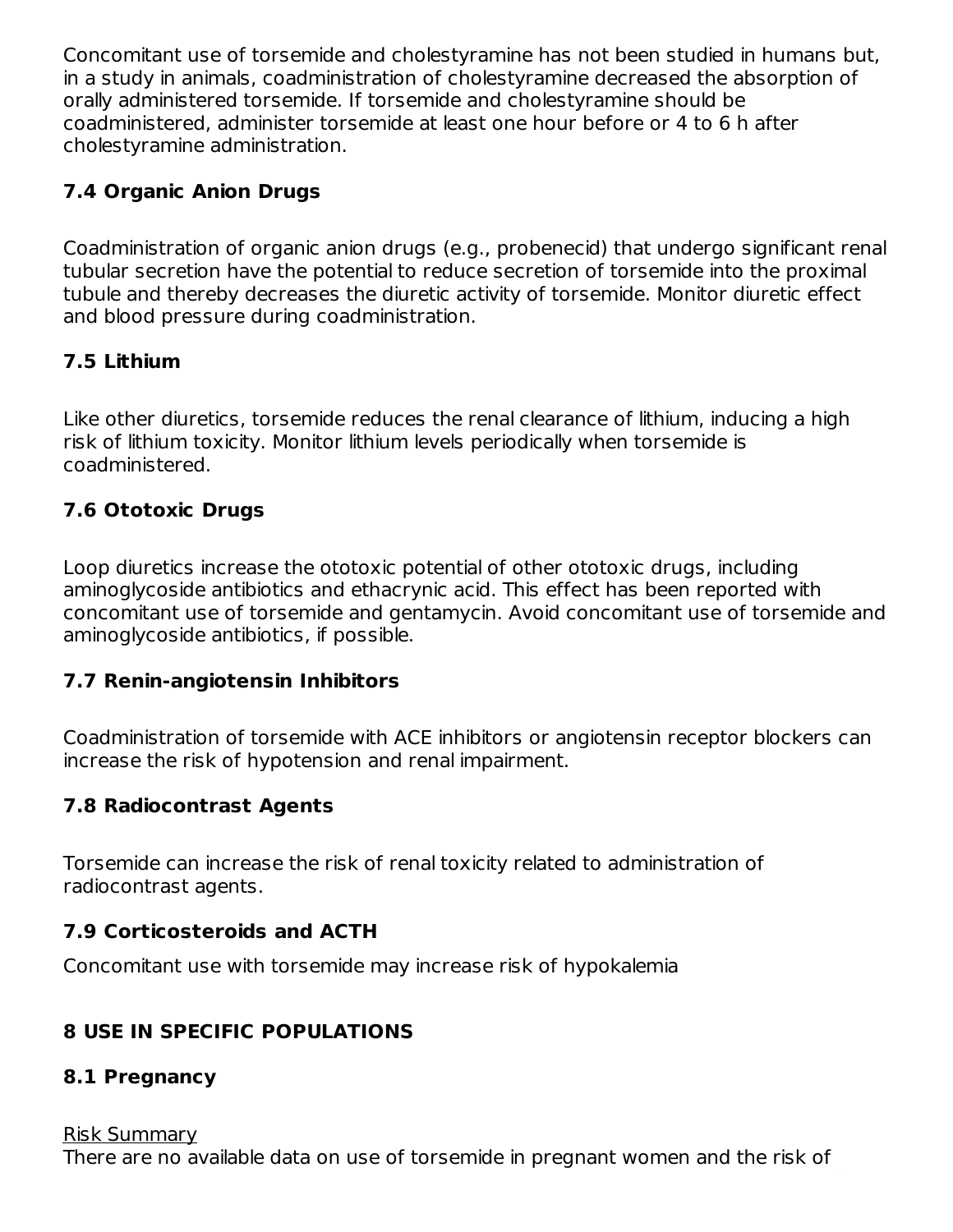major birth defects or miscarriage. In pregnant rats and rabbits dosed, on a mg/m  $^2$ basis, with 10 and 1.7 times a human dose of 20 mg/day, respectively, there was no fetotoxicity or teratogenicity. However, in pregnant rats and rabbits administered 50 and 6.8 times the human dose, respectively, decreases in body weight, decreased fetal resorption and delayed fetal ossification was observed.

The estimated background risk of major birth defects and miscarriage for the indicated population is unknown. All pregnancies have a background risk of birth defect, loss, or other adverse outcomes. In the U.S. general population, the estimated background risk of major malformations and miscarriage in clinically recognized pregnancies is 2 to 4%, and 15 to 20%, respectively.

#### Data

There was no fetotoxicity or teratogenicity in rats treated with up to 5 mg/kg/day of torsemide (on a mg/kg basis, this is 15 times a human dose of 20 mg/day; on a mg/m  $^2$ basis, the animal dose is 10 times the human dose), or in rabbits, treated with 1.6 mg/kg/day (on a mg/kg basis, 5 times the human dose of 20 mg/kg/day; on a mg/m  $^2$ basis, 1.7 times this dose). Fetal and maternal toxicity (decrease in average body weight, increase in fetal resorption and delayed fetal ossification) occurred in rabbits and rats given doses 4 (rabbits) and 5 (rats) times larger.

### **8.2 Lactation**

#### Risk Summary

There are no data regarding the presence of torsemide in human milk or the effects of torsemide on the breastfed child. Diuretics can suppress lactation.

#### **8.4 Pediatric Use**

Safety and effectiveness in pediatric patients have not been established. Administration of another loop diuretic to premature infants has been associated with the precipitation of nephrocalcinosis/nephrolithiasis. Nephrocalcinosis/nephrolithiasis has also been observed in children under 4 years of age with no history of prematurity who have been treated chronically with the other loop diuretic. The other loop diuretic, when administered during the first weeks of life, has also been reported to increase the risk of persistent patent ductus arteriosus. The use of torsemide in such patients has not been studied.

#### **8.5 Geriatric Use**

Of the total number of patients who received torsemide in United States clinical studies, 24% were 65 or older while about 4% were 75 or older. No specific age-related differences in effectiveness or safety were observed between younger patients and elderly patients.

#### **8.6 Use in Renal Impairment**

In single-dose studies in patients with non-anuric renal failure, high doses of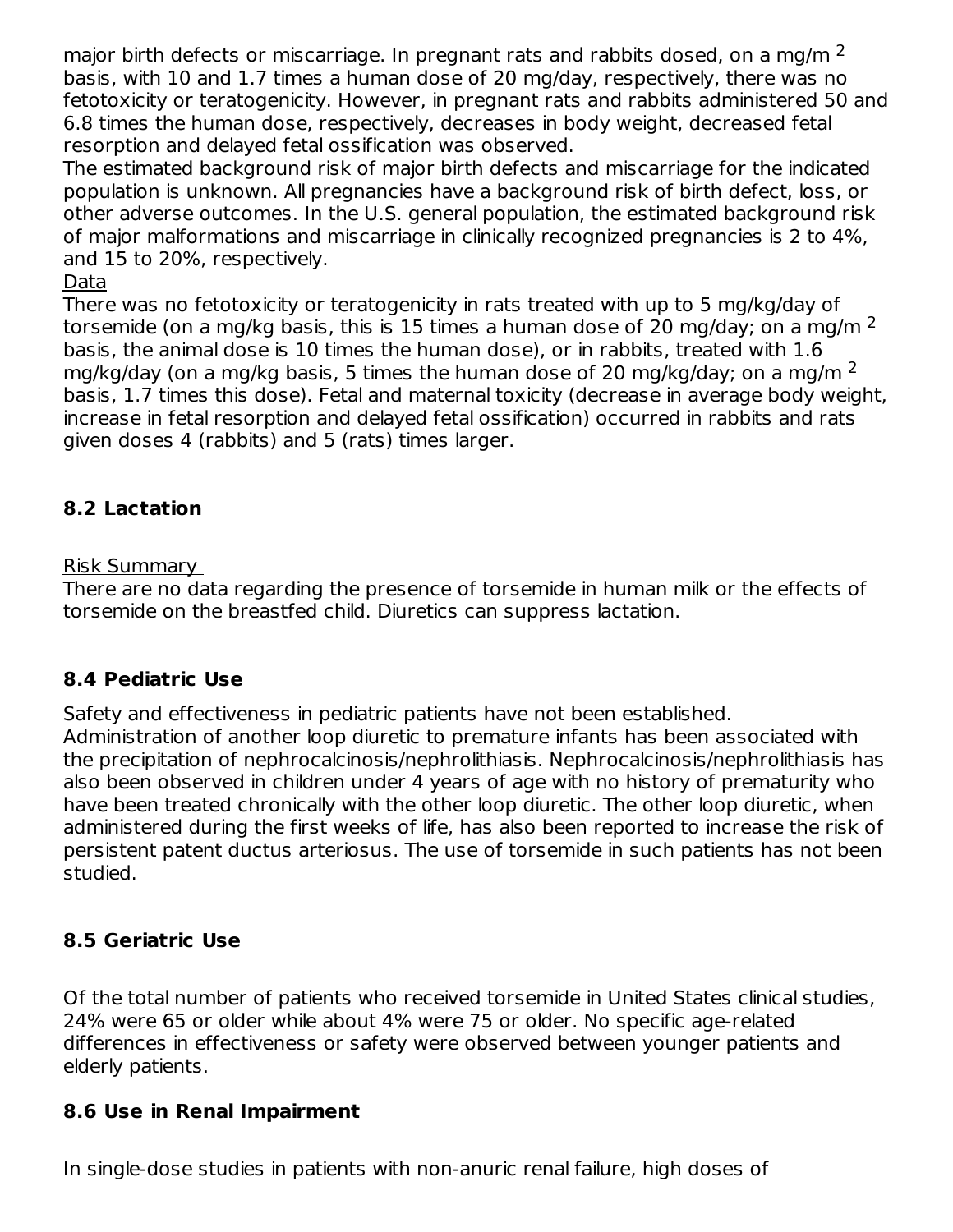torsemide (20 mg to 200 mg) caused marked increases in water and sodium excretion. In patients with non-anuric renal failure, severe enough to require hemodialysis, chronic treatment with up to 200 mg of daily torsemide has not been shown to change steadystate fluid retention. When patients in a study of acute renal failure received total daily doses of 520 mg to 1200 mg of torsemide, 19% experienced seizures. Ninety-six patients were treated in this study; 6/32 treated with torsemide experienced seizures, 6/32 treated with comparably high doses of furosemide experienced seizures, and 1/32 treated with placebo experienced a seizure.

## **8.7 Use in Hepatic Impairment**

Torsemide can cause sudden alterations of fluid and electrolyte balance which may precipitate hepatic coma in patients with hepatic disease with cirrhosis and ascites. In these patients, diuresis with torsemide is best initiated in the hospital.

Diuretic treatment can cause or contribute to the development of hypovolemia, hypokalemia, metabolic alkalosis, hyponatremia or azotemia which can lead to new or worsening hepatic encephalopathy. Consider suspending or discontinuing torsemide [see Contraindications (4)].

To prevent hypokalemia and metabolic alkalosis, use an aldosterone antagonist or potassium-sparing drug with torsemide in patients with hepatic disease.

When given with aldosterone antagonists, torsemide also caused increases in sodium and fluid excretion in patients with edema or ascites due to hepatic cirrhosis. Urinary sodium excretion rate relative to the urinary excretion rate of torsemide is less in cirrhotic patients than in healthy subjects (possibly because of the hyperaldosteronism and resultant sodium retention that are characteristic of portal hypertension and ascites). However, because of the increased renal clearance of torsemide in patients with hepatic cirrhosis, these factors tend to balance each other, and the result is an overall natriuretic response that is similar to that seen in healthy subjects. Chronic use of any diuretic in hepatic disease has not been studied in adequate and well-controlled trials.

## **10 OVERDOSAGE**

The signs and symptoms of overdosage can be anticipated to include those of excessive pharmacologic effect: dehydration, hypovolemia, hypotension, hyponatremia, hypokalemia, hypochloremic alkalosis, and hemoconcentration. Treatment of overdosage should consist of fluid and electrolyte replacement. Laboratory determinations of serum levels of torsemide and its metabolites are not widely available. No data are available to suggest physiological maneuvers (e.g., maneuvers to change the pH of the urine) that might accelerate elimination of torsemide and its metabolites. Torsemide is not dialyzable, so hemodialysis will not accelerate elimination.

## **11 DESCRIPTION**

Torsemide is a diuretic of the pyridine-sulfonylurea class. Its chemical name is 1 isopropyl-3-[(4-m-toluidino-3-pyridyl) sulfonyl]urea and its structural formula is: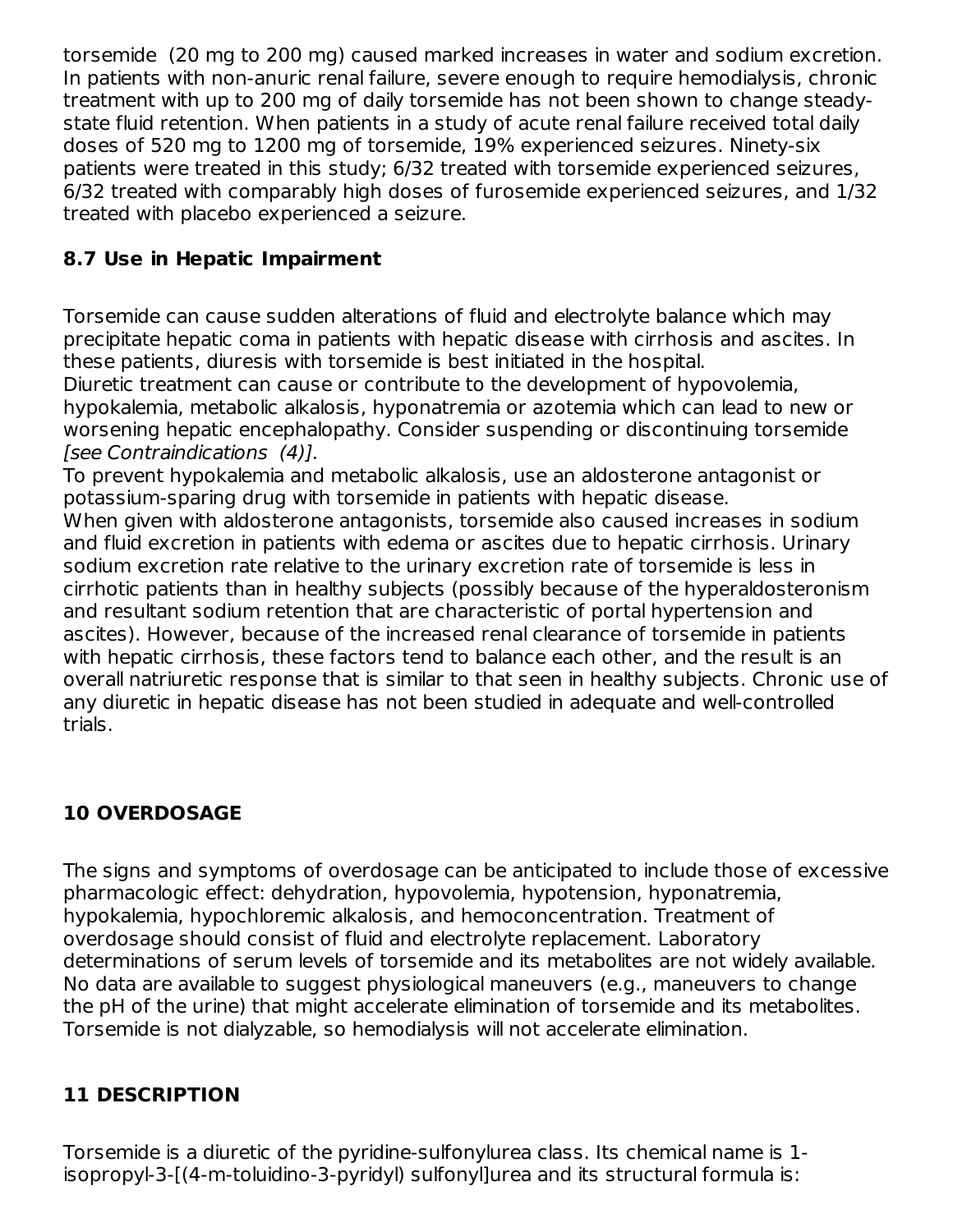

Its molecular formula is C  $_{16}$ H  $_{20}$ N  $_{4}$ O  $_{3}$ S, its pKa is 6.42, and its molecular weight is 348.43. Torsemide USP is a white to off-white crystalline powder. The tablets for oral administration also contain crospovidone, lactose monohydrate, magnesium stearate, microcrystalline cellulose and povidone.

### **12 CLINICAL PHARMACOLOGY**

### **12.1 Mechanism of Action**

Micropuncture studies in animals have shown that torsemide acts from within the lumen of the thick ascending portion of the loop of Henle, where it inhibits the Na  $^+/K^+/2C$ l -carrier system. Clinical pharmacology studies have confirmed this site of action in humans, and effects in other segments of the nephron have not been demonstrated. Diuretic activity thus correlates better with the rate of drug excretion in the urine than with the concentration in the blood.

Torsemide increases the urinary excretion of sodium, chloride, and water, but it does not significantly alter glomerular filtration rate, renal plasma flow, or acid-base balance.

#### **12.2 Pharmacodynamics**

With oral dosing, the onset of diuresis occurs within 1 hour and the peak effect occurs during the first or second hour and diuresis lasts about 6 to 8 hours. In healthy subjects given single doses, the dose-response relationship for sodium excretion is linear over the dose range of 2.5 mg to 20 mg. The increase in potassium excretion is negligible after a single dose of up to 10 mg and only slight (5 mEq to 15 mEq) after a single dose of 20 mg.

Edema

Torsemide has been studied in controlled trials in patients with New York Heart Association Class II to Class IV heart failure. Patients who received 10 mg to 20 mg of daily torsemide in these studies achieved significantly greater reductions in weight and edema than did patients who received placebo.

Hypertension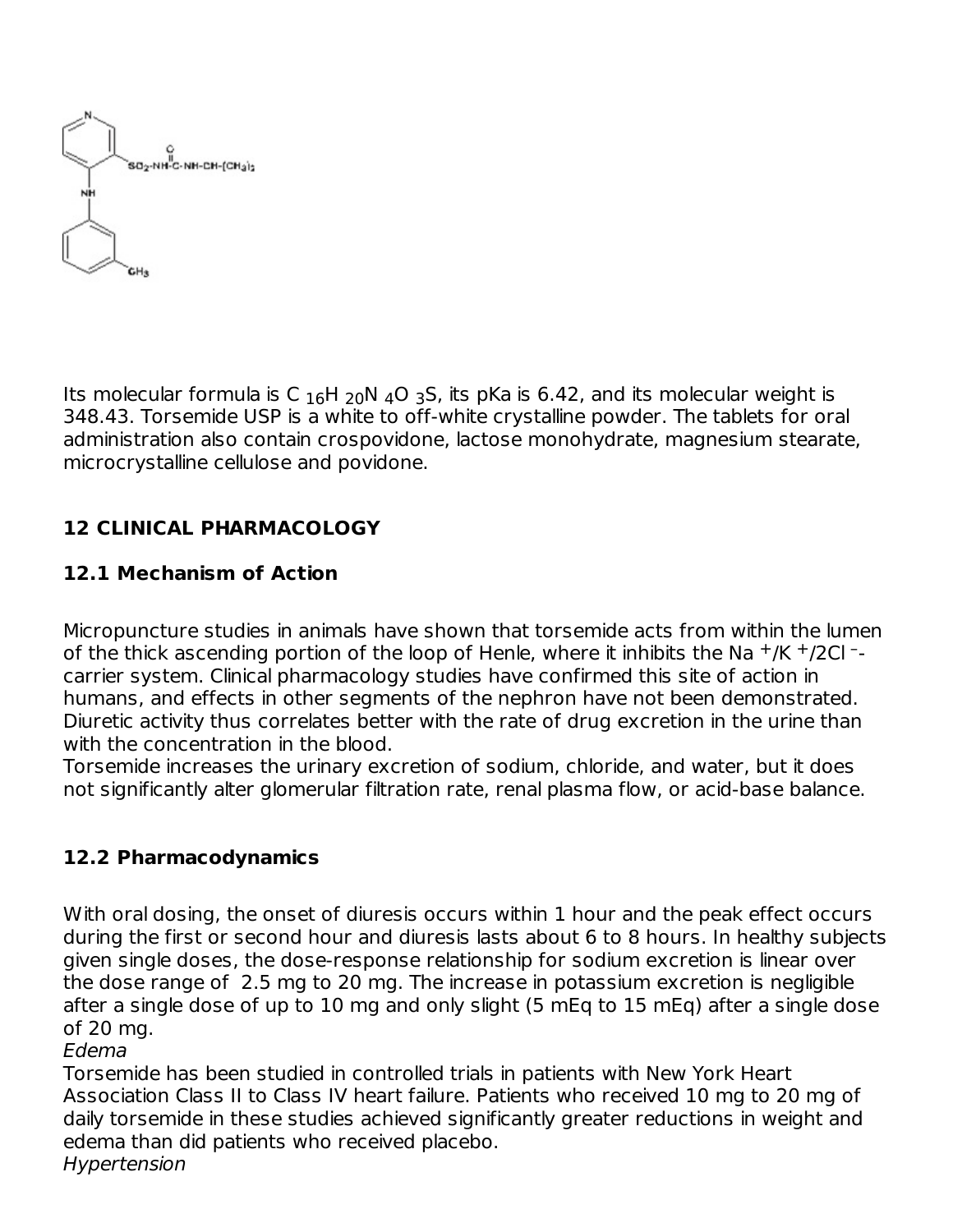In patients with essential hypertension, torsemide has been shown in controlled studies to lower blood pressure when administered once a day at doses of 5 mg to 10 mg. The antihypertensive effect is near maximal after 4 to 6 weeks of treatment, but it may continue to increase for up to 12 weeks. Systolic and diastolic supine and standing blood pressures are all reduced. There is no significant orthostatic effect, and there is only a minimal peak-trough difference in blood pressure reduction.

The antihypertensive effects of torsemide are, like those of other diuretics, on the average greater in black patients (a low-renin population) than in nonblack patients. When torsemide is first administered, daily urinary sodium excretion increases for at least a week. With chronic administration, however, daily sodium loss comes into balance with dietary sodium intake. If the administration of torsemide is suddenly stopped, blood pressure returns to pretreatment levels over several days, without overshoot.

Torsemide has been administered together with β-adrenergic blocking agents, ACE inhibitors, and calcium-channel blockers. Adverse drug interactions have not been observed, and special dosage adjustment has not been necessary.

## **12.3 Pharmacokinetics**

### Absorption

The bioavailability of torsemide tablets is approximately 80%, with small inter-subject variation; the 90% confidence interval is 75% to 89%. The drug is absorbed with little first-pass metabolism, and the serum concentration reaches its peak (C  $_{\sf max}$  ) within  $1$ hour after oral administration. C <sub>max</sub> and area under the serum concentration-time curve (AUC) after oral administration are proportional to dose over the range of 2.5 mg to 200 mg. Simultaneous food intake delays the time to C <sub>max</sub> by about 30 minutes, but overall bioavailability (AUC) and diuretic activity are unchanged.

### **Distribution**

The volume of distribution of torsemide is 12 to 15 liters in normal adults or in patients with mild to moderate renal failure or congestive heart failure. In patients with hepatic cirrhosis, the volume of distribution is approximately doubled. Torsemide is extensively bound to plasma protein (>99%).

### Metabolism

Torsemide is metabolized by the hepatic cytochrome CYP2C9 and, to a minor extent, CYP2C8 and CYP2C18. Three main metabolites have been identified in humans. Metabolite M1 is formed by methyl-hydroxylation of torsemide, metabolite M3 is formed by ring hydroxylation of torsemide, and metabolite M5 is formed by oxidation of M1. The major metabolite in humans is the carboxylic acid derivative M5, which is biologically inactive. Metabolites M1 and M3 possess some pharmacological activity; however, their systemic exposures are much lower when compared to torsemide. Elimination

In normal subjects the elimination half-life of torsemide is approximately 3.5 hours. Torsemide is cleared from the circulation by both hepatic metabolism (approximately 80% of total clearance) and excretion into the urine (approximately 20% of total clearance in patients with normal renal function).

Because torsemide is extensively bound to plasma protein (>99%), very little enters tubular urine via glomerular filtration. Most renal clearance of torsemide occurs via active secretion of the drug by the proximal tubules into tubular urine.

After a single oral dose, the amounts recovered in urine were: torsemide 21%,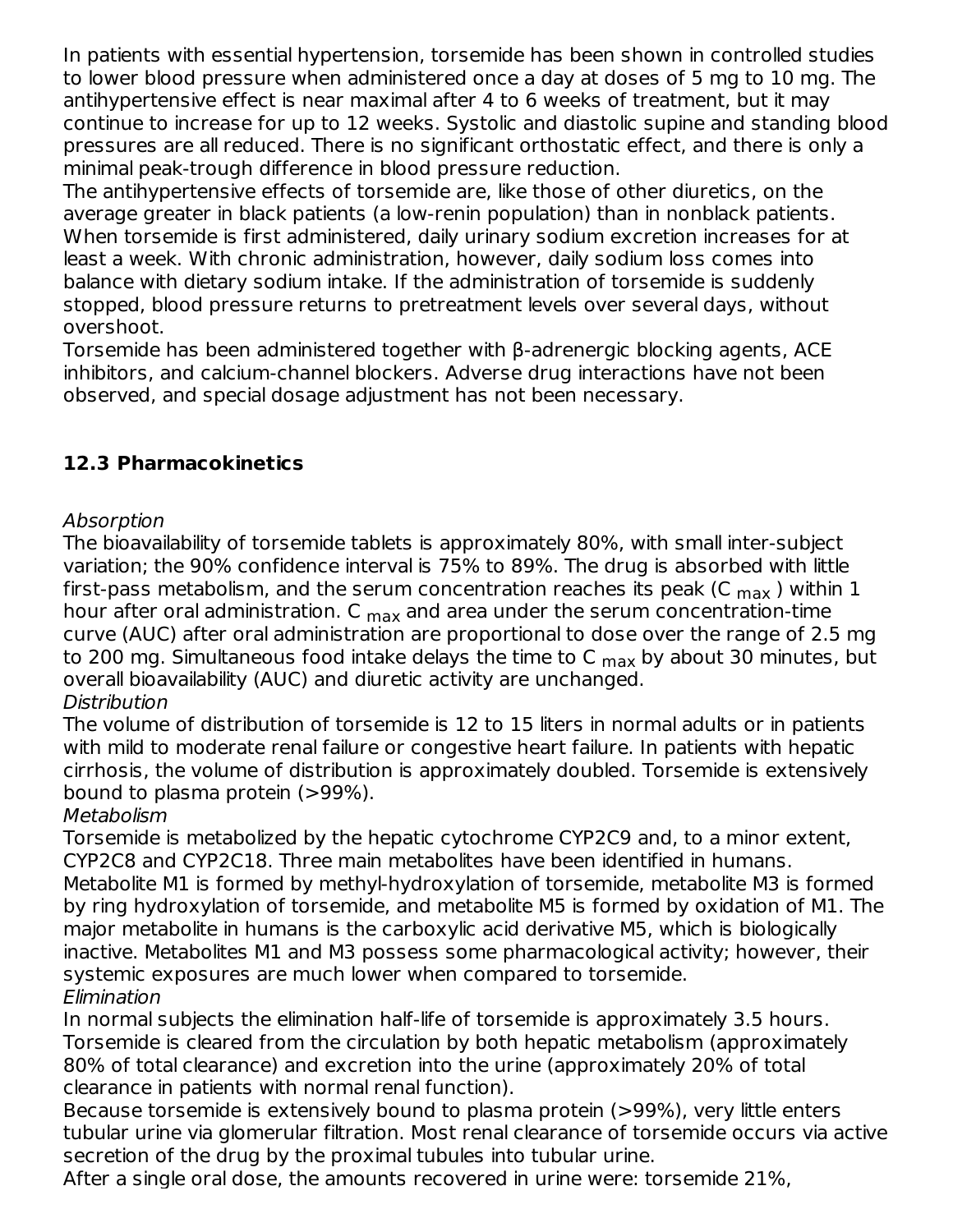After a single oral dose, the amounts recovered in urine were: torsemide 21%, metabolite M1 12%, metabolite M3 2%, and metabolite M5 34%.

Renal Impairment

In patients with renal failure, renal clearance of torsemide is markedly decreased but total plasma clearance is not significantly altered. A smaller fraction of the administered dose is delivered to the intraluminal site of action, and the natriuretic action of any given dose of diuretic is reduced.

Hepatic Impairment

In patients with hepatic cirrhosis, the volume of distribution, plasma half-life, and renal clearance are all increased, but total clearance is unchanged.

Geriatric Patients

The renal clearance of torsemide is lower in elderly subjects as compared to younger adults, which is related to the decline in renal function that commonly occurs with aging. However, total plasma clearance and elimination half-life remain unchanged. Heart failure

In patients with decompensated congestive heart failure, hepatic and renal clearance are both reduced, probably because of hepatic congestion and decreased renal plasma flow, respectively. The total clearance of torsemide is approximately 50% of that seen in healthy volunteers, and the plasma half-life and AUC are correspondingly increased. Because of reduced renal clearance, a smaller fraction of any given dose is delivered to the intraluminal site of action, so at any given dose there is less natriuresis in patients with heart failure than in normal subjects.

### Drug Interactions

Digoxin: Coadministration of digoxin is reported to increase the AUC for torsemide by 50%, but dose adjustment of torsemide is not necessary. Torsemide does not affect the pharmacokinetics of digoxin.

Spironolactone: In healthy subjects, coadministration of torsemide was associated with significant reduction in the renal clearance of spironolactone, with corresponding increases in the AUC. However, the pharmacokinetic profile and diuretic activity of torsemide are not altered by spironolactone.

Torsemide does not affect the protein binding of glyburide or warfarin.

Cimetidine: The pharmacokinetic profile and diuretic activity of torsemide are not altered by cimetidine.

# **13 NONCLINICAL TOXICOLOGY**

# **13.1 Carcinogenesis & Mutagenesis & Impairment Of Fertility**

No overall increase in tumor incidence was found when torsemide was given to rats and mice throughout their lives at doses up to 9 mg/kg/day (rats) and 32 mg/kg/day (mice). On a body-weight basis, these doses are 27 to 96 times a human dose of 20 mg; on a body-surface-area basis, they are 5 to 8 times this dose. In the rat study, the high-dose female group demonstrated renal tubular injury, interstitial inflammation, and a statistically significant increase in renal adenomas and carcinomas. The tumor incidence in this group was, however, not much higher than the incidence sometimes seen in historical controls. Similar signs of chronic non-neoplastic renal injury have been reported in high-dose animal studies of other diuretics such as furosemide and hydrochlorothiazide.

No mutagenic activity was detected in any of a variety of in vivo and in vitro tests of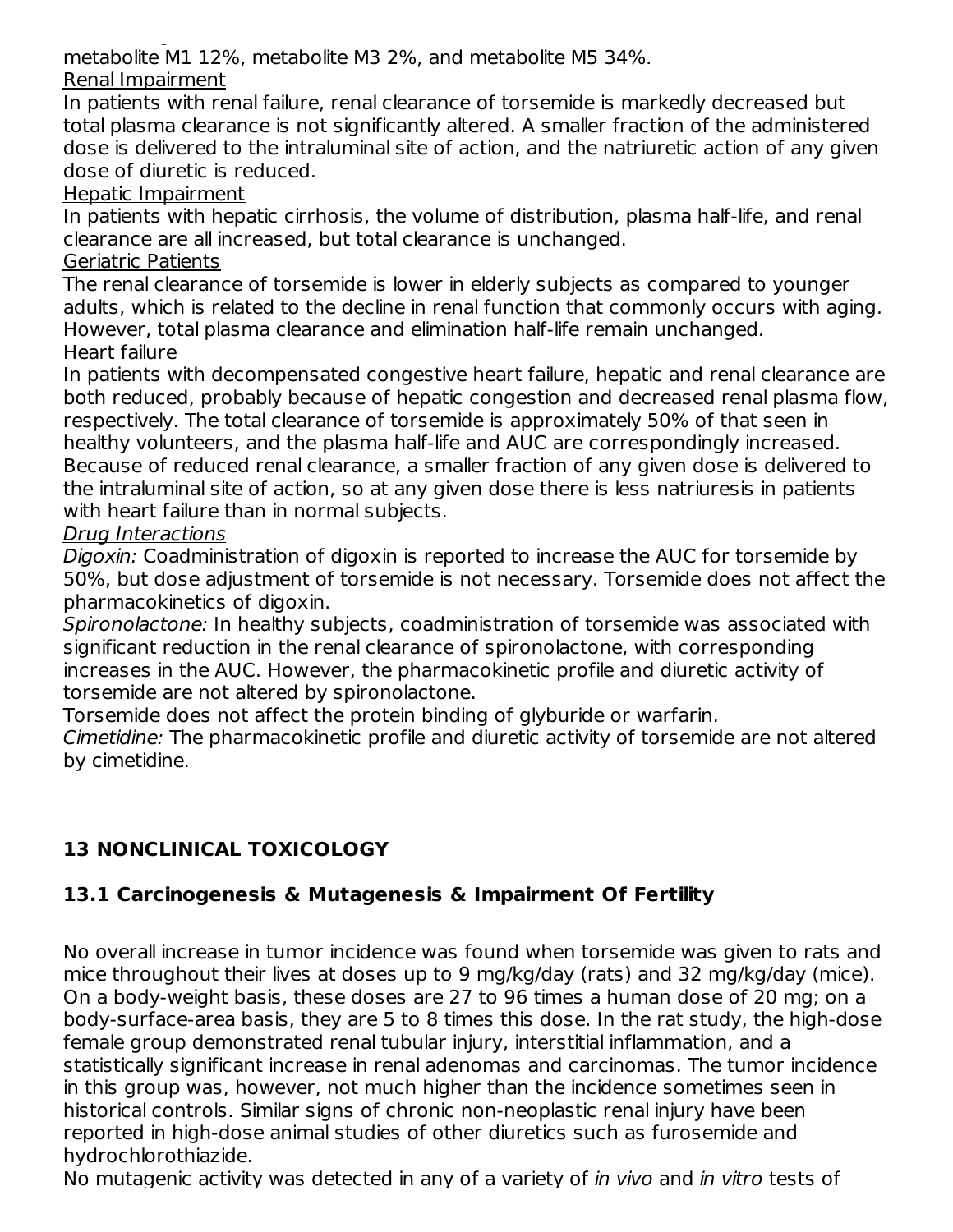No mutagenic activity was detected in any of a variety of in vivo and in vitro tests of torsemide and its major human metabolite. The tests included the Ames test in bacteria (with and without metabolic activation), tests for chromosome aberrations and sisterchromatid exchanges in human lymphocytes, tests for various nuclear anomalies in cells found in hamster and murine bone marrow, tests for unscheduled DNA synthesis in mice and rats, and others.

In doses up to 25 mg/kg/day (75 times a human dose of 20 mg on a body-weight basis; 13 times this dose on a body-surface-area basis), torsemide had no adverse effect on the reproductive performance of male or female rats.

### **16 HOW SUPPLIED/STORAGE AND HANDLING**

Torsemide tablets USP, 20 mg are white to off white, oval shaped, scored tablets, debossed with '59' on scored side and 'H' on the opposite side. They are supplied as follows:

NDC: 70518-2744-00

NDC: 70518-2744-01

PACKAGING: 90 in 1 BOTTLE PLASTIC

PACKAGING: 30 in 1 BLISTER PACK

#### **Storage**

Store at 20° to 25°C (68° to 77°F) [see USP Controlled Room Temperature]

#### **Repackaged and Distributed By:**

Remedy Repack, Inc.

625 Kolter Dr. Suite #4 Indiana, PA 1-724-465-8762

#### **17 PATIENT COUNSELING INFORMATION**

Symptomatic Hypotension: Advise patients receiving torsemide tablets that lightheadedness can occur, especially during the first days of therapy, and that it should be reported to the prescribing physician. The patients should be told that if syncope occurs, torsemide should be discontinued until the physician has been consulted.

All patients should be cautioned that inadequate fluid intake, excessive perspiration, diarrhea, or vomiting can lead to an excessive fall in blood pressure, with the same consequences of lightheadedness and possible syncope [see Warnings and Precautions (5.1)].

Non-Steroidal Anti-inflammatory Drugs (NSAID): Advise patients to discuss with their physician before taking NSAID medications concomitantly [see Drug Interactions (7.1)].

#### **Repackaged By / Distributed By:**

RemedyRepack Inc.

625 Kolter Drive, Indiana, PA 15701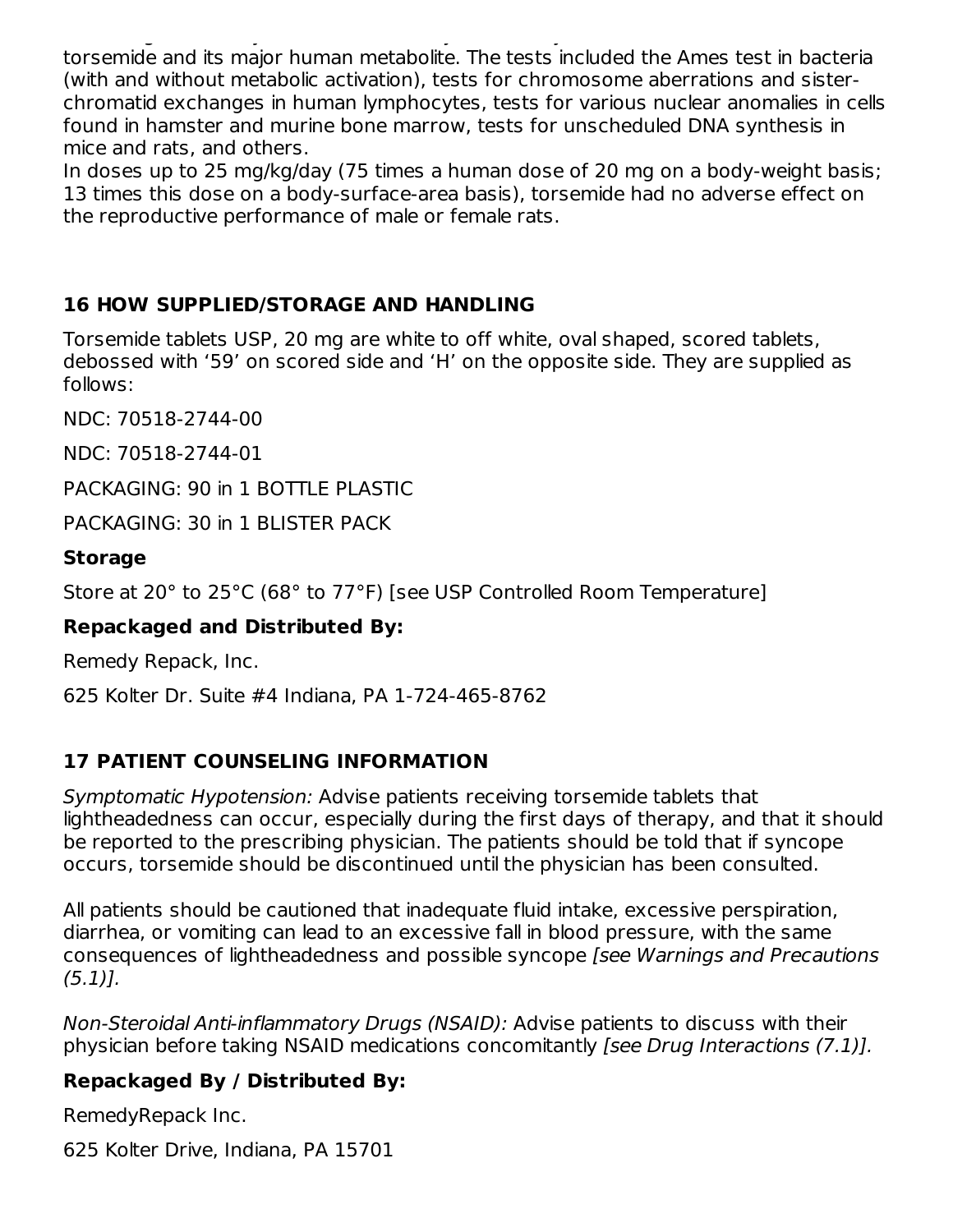(724) 465-8762

DRUG: Torsemide

GENERIC: Torsemide

DOSAGE: TABLET

ADMINSTRATION: ORAL

NDC: 70518-2744-0

NDC: 70518-2744-1

COLOR: white

SHAPE: OVAL

SCORE: Two even pieces

SIZE: 13 mm

IMPRINT: 59;H

PACKAGING: 90 in 1 BOTTLE, PLASTIC

PACKAGING: 30 in 1 BLISTER PACK

ACTIVE INGREDIENT(S):

TORSEMIDE 20mg in 1

INACTIVE INGREDIENT(S):

- LACTOSE MONOHYDRATE
- CELLULOSE, MICROCRYSTALLINE
- **CROSPOVIDONE**
- POVIDONE
- **MAGNESIUM STEARATE**

| Torsemide                            | NDC #: 70518-2744-00<br>Expires:<br>LOT#:<br>Source NDC: 31722-0531-01                                                                                                                         |  |  |  |  |
|--------------------------------------|------------------------------------------------------------------------------------------------------------------------------------------------------------------------------------------------|--|--|--|--|
| 20 <sub>mg</sub>                     | MFG: Camber Pharma, Inc, Piscataway, NJ 08854<br>Keep this and all medication out of the reach of children                                                                                     |  |  |  |  |
| <b>Tablet</b><br>QTY: 90             |                                                                                                                                                                                                |  |  |  |  |
| remed <sub>)</sub><br><b>RX ONLY</b> | Directions For Use: See Package Insert<br>Store at 20-25°C (68-77°F); excursions permitted to 15-30°C (59-86°F) [See USP]<br>Repackaged by: RemedyRepack Inc., Indiana, PA 15701, 724.465.8762 |  |  |  |  |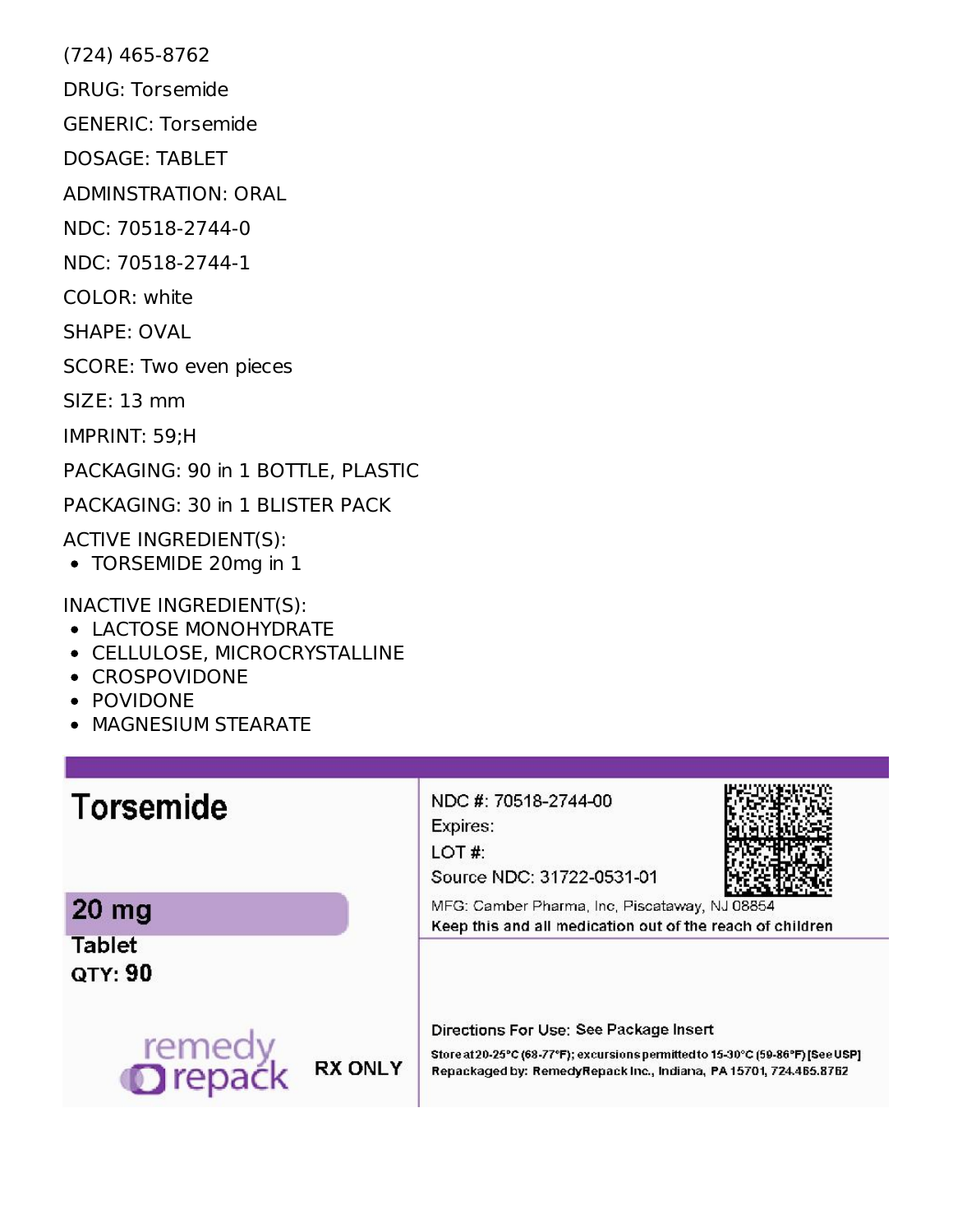| <b>Torsemide</b><br>20 mg                                                                        |                                          | Expires:<br>LOT#:   | NDC #: 70518-2744-01<br>Source NDC: 31722-0531-01<br>MFG: Camber Pharma, Inc, Piscataway, NJ 08854                                                                                             |  |                          |                           |                 |  |
|--------------------------------------------------------------------------------------------------|------------------------------------------|---------------------|------------------------------------------------------------------------------------------------------------------------------------------------------------------------------------------------|--|--------------------------|---------------------------|-----------------|--|
| <b>Tablet</b>                                                                                    |                                          |                     | Keep this and all medication out of the reach of children                                                                                                                                      |  |                          |                           |                 |  |
| QTY: 30                                                                                          |                                          |                     |                                                                                                                                                                                                |  |                          |                           |                 |  |
| remedy<br><b>Orepack</b>                                                                         | <b>RX ONLY</b>                           |                     | Directions For Use: See Package Insert<br>Store at 20-25°C (68-77°F); excursions permitted to 15-30°C (59-86°F) [See USP]<br>Repackaged by: RemedyRepack Inc., Indiana, PA 15701, 724.465.8762 |  |                          |                           |                 |  |
| <b>TORSEMIDE</b><br>torsemide tablet                                                             |                                          |                     |                                                                                                                                                                                                |  |                          |                           |                 |  |
| <b>Product Information</b>                                                                       |                                          |                     |                                                                                                                                                                                                |  |                          |                           |                 |  |
| <b>Product Type</b>                                                                              | <b>HUMAN PRESCRIPTION</b><br><b>DRUG</b> |                     | <b>Item Code</b><br>531)<br>(Source)                                                                                                                                                           |  |                          | NDC:70518-2744(NDC:31722- |                 |  |
| <b>Route of Administration</b>                                                                   | ORAL                                     |                     |                                                                                                                                                                                                |  |                          |                           |                 |  |
| <b>Active Ingredient/Active Moiety</b>                                                           |                                          |                     |                                                                                                                                                                                                |  |                          |                           |                 |  |
|                                                                                                  | <b>Ingredient Name</b>                   |                     |                                                                                                                                                                                                |  | <b>Basis of Strength</b> |                           | <b>Strength</b> |  |
| <b>TORSEMIDE</b> (UNII: W31X2H97FB) (TORSEMIDE - UNII:W31X2H97FB)<br><b>TORSEMIDE</b><br>$20$ mg |                                          |                     |                                                                                                                                                                                                |  |                          |                           |                 |  |
| <b>Inactive Ingredients</b>                                                                      |                                          |                     |                                                                                                                                                                                                |  |                          |                           |                 |  |
|                                                                                                  | <b>Ingredient Name</b>                   |                     |                                                                                                                                                                                                |  |                          |                           | <b>Strength</b> |  |
| LACTOSE MONOHYDRATE (UNII: EWQ57Q8I5X)                                                           |                                          |                     |                                                                                                                                                                                                |  |                          |                           |                 |  |
| CELLULOSE, MICROCRYSTALLINE (UNII: OP1R32D61U)                                                   |                                          |                     |                                                                                                                                                                                                |  |                          |                           |                 |  |
| CROSPOVIDONE (UNII: 68401960MK)                                                                  |                                          |                     |                                                                                                                                                                                                |  |                          |                           |                 |  |
| POVIDONE (UNII: FZ989GH94E)<br><b>MAGNESIUM STEARATE (UNII: 70097M6I30)</b>                      |                                          |                     |                                                                                                                                                                                                |  |                          |                           |                 |  |
|                                                                                                  |                                          |                     |                                                                                                                                                                                                |  |                          |                           |                 |  |
| <b>Product Characteristics</b>                                                                   |                                          |                     |                                                                                                                                                                                                |  |                          |                           |                 |  |
| Color                                                                                            | white                                    | <b>Score</b>        |                                                                                                                                                                                                |  |                          | 2 pieces                  |                 |  |
| <b>Shape</b>                                                                                     | <b>OVAL</b>                              | <b>Size</b>         |                                                                                                                                                                                                |  |                          |                           | 13mm            |  |
| <b>Flavor</b>                                                                                    |                                          | <b>Imprint Code</b> |                                                                                                                                                                                                |  | 59;H                     |                           |                 |  |
| <b>Contains</b>                                                                                  |                                          |                     |                                                                                                                                                                                                |  |                          |                           |                 |  |
| <b>Packaging</b>                                                                                 |                                          |                     |                                                                                                                                                                                                |  |                          |                           |                 |  |